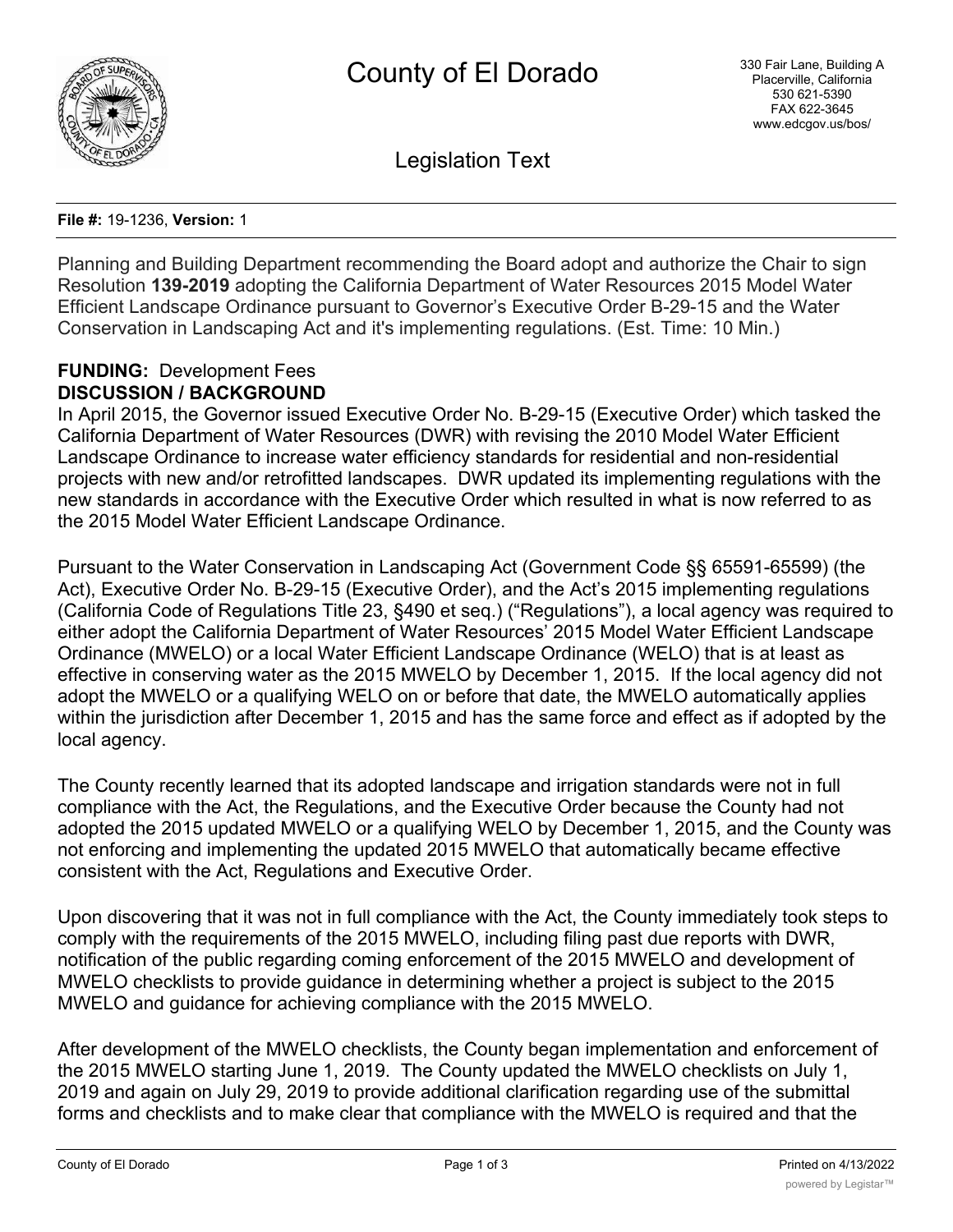submittal forms and checklists are intended as guides and not as a substitute for the requirements of the MWELO.

Although the 2015 MWELO automatically became effective by law, pursuant to the Act, Regulations and consistent with the Executive Order, the County has determined that it is in the County's best interest to formally adopt the 2015 MWELO in order to prevent any confusion that might arise by virtue of the County's existing landscaping and irrigation standards that were previously adopted by the Board of Supervisors through Resolution No. 198-2015 and made applicable through Title 130, Chapter 33 (Landscaping Standards) of the County's Ordinance Code.

There are certain aspects of the County's existing landscaping and irrigation standards that go beyond the requirements of the 2015 MWELO that the County desires to maintain; therefore, at this time, and while the County examines whether or not to conduct a more comprehensive update to the landscape and irrigation standards, the staff deems it prudent to adopt the 2015 MWELO with the clarification that if there are any conflicts between the requirements of the 2015 MWELO and the County's existing landscape and irrigation standards or the County's Design and Improvement Standards Manual (DISM), then the requirements of the 2015 MWELO shall control.

### **ALTERNATIVES**

Continue to comply with the requirements of the 2015 MWELO without formally adopting the 2015 MWELO.

## **PRIOR BOARD ACTION**

N/A

### **OTHER DEPARTMENT / AGENCY INVOLVEMENT**

County Counsel

### **CAO RECOMMENDATION / COMMENTS**

It is recommended that the Board approve this item and direct staff to return to the Board with a recommendation for staffing levels for implementation of the ordinance.

### **FINANCIAL IMPACT**

There is no financial impact associated with adopting the 2015 MWELO. However, compliance with the Ordinance will require additional staffing resources. The Department intends to return to the Board with a request for one Full Time Equivalent Development Technician position as well as a budget transfer increasing revenues and expenses to cover the salary and benefit expenses. The fully-burdened cost of a Development Technician is approximately \$90,000 a year. Funding for the position would be provided through the collection of a new MWELO implementation fee, which will be brought to the Board in October with a comprehensive fee schedule update.

## **CLERK OF THE BOARD FOLLOW UP ACTIONS**

Clerk to send one (1) fully executed copy of the Resolution to the Planning and Building Department, attention of Char Tim, Clerk of the Planning Commission.

### **STRATEGIC PLAN COMPONENT**

Good Governance.